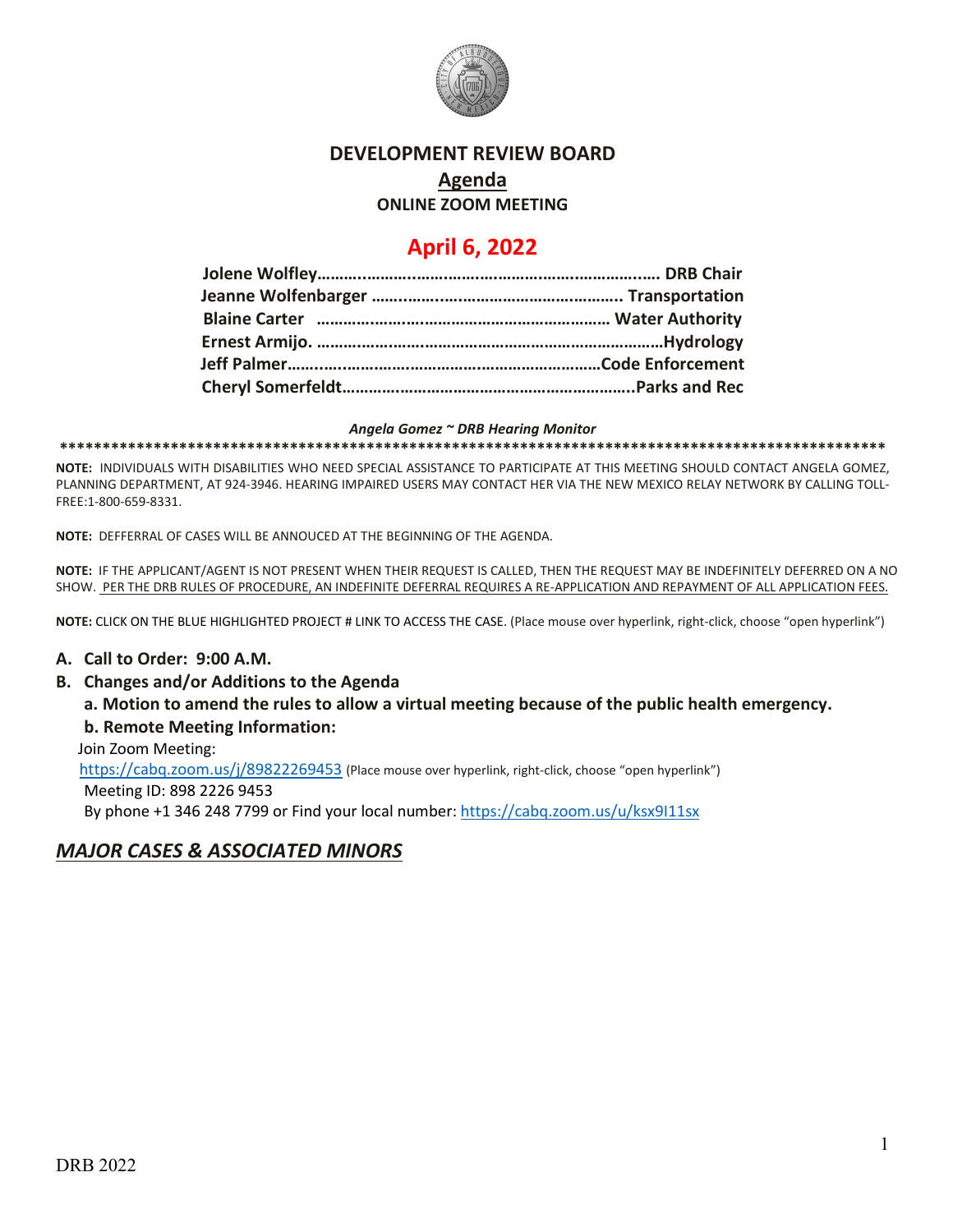| 1.<br>PR-2021-006307<br>SI-2022-00327 - SITE PLAN                                           |                                     | <b>CONSENSUS PLANNING INC./JACQUELINE FISHMAN agent</b><br>for LEGACY DEVELOPMENT & MANAGEMENT LLC requests<br>the aforementioned action(s) for all or a portion of: LOTS<br>6,7 AND 26A BLOCK 25 TRACT A UNIT B, NORTH<br>ALBUQUERQUE ACRES zoned MX-L, located on GLENDALE<br>AVE NE between SAN PEDRO DR NE and LOUISIANA BLVD<br>NE containing approximately 3.77 acre(s). (B-18) [Deferred<br>from 3/9/22, 3/30/22]<br>PROPERTY OWNERS: SMI ABQ ASSETS LLC DBA DANIELS FUNERAL<br><b>SERVICES</b><br>REQUEST: SITE PLAN FOR 120-UNIT MULTI-FAMILY RESIDENTIAL<br><b>DEVELOPMENT</b> |
|---------------------------------------------------------------------------------------------|-------------------------------------|------------------------------------------------------------------------------------------------------------------------------------------------------------------------------------------------------------------------------------------------------------------------------------------------------------------------------------------------------------------------------------------------------------------------------------------------------------------------------------------------------------------------------------------------------------------------------------------|
| 2.<br>PR-2021-006307<br>SD-2022-00034 - PRELIMINARY/FINAL<br><b>PLAT</b><br><b>EASEMENT</b> | SD-2022-00035 - VACATION OF PRIVATE | CSI - CARTESIAN SURVEY'S INC. agent for LEGACY<br>DEVELOPMENT & MANAGEMENT LLC requests the<br>aforementioned action(s) for all or a portion of: LOTS 6,7<br>AND 26A BLOCK 25 TRACT A UNIT B, NORTH<br>ALBUQUERQUE ACRES zoned MX-L, located on GLENDALE<br>AVE NE between SAN PEDRO DR NE and LOUISIANA BLVD<br>NE containing approximately 3.9970 acre(s). (B-18) [Deferred]<br>from 3/9/22, 3/30/22]                                                                                                                                                                                  |
|                                                                                             |                                     |                                                                                                                                                                                                                                                                                                                                                                                                                                                                                                                                                                                          |

## *MAJOR CASES*

**3. [PR-2021-006379](http://data.cabq.gov/government/planning/DRB/PR-2021-006379/DRB%20Submittals/PR-2021-006379_April_6_2022%20(VRW,%20P&F)/DRB%20APPLICATION%20PACKAGE.pdf) SD-2022-00042 – VACATION OF RIGHT-OF-WAY SD-2022-00041 – PRELIMINARY/FINAL PLAT ISAACSON & ARFMAN, INC.** agent for **AZTEC VILLAGE LIMITED PARTNERSHIP** requests the aforementioned action(s) for all or a portion of: **LOTS 7 THRU 12** zoned **MX-L**, located at **701 CENTRAL AVE NE between CENTRAL AVE NE and COPPER AVE NE** containing approximately **0.9787** acre(s). **(K-14)**

> **PROPERTY OWNERS**: AZTEC VILLAGE LIMITED PARTNERSHIP **REQUEST**: APPROVAL OF MINOR SUBDIVISION PRELIMINARY/FINAL PLAT AND RIGHT OF WAY VACATION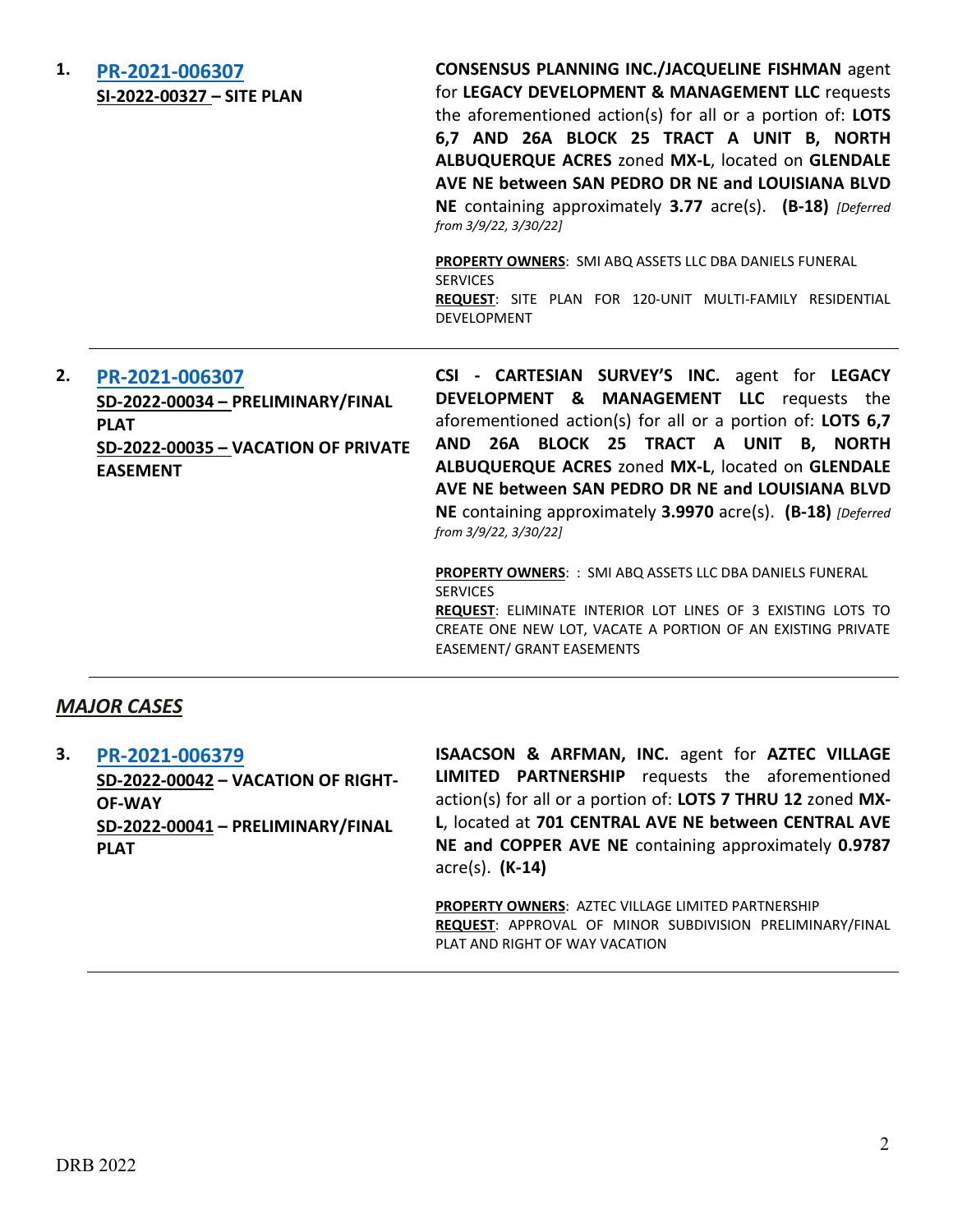| 4. | PR-2020-003688<br>SD-2021-00196 - PRELIMINARY PLAT                                          | ISAACSON & ARFMAN INC. - FRED ARFMAN/IAN<br>ANDERSON agent for GREATER ALBUQUERQUE HABITAT<br>FOR HUMANITY - DOUG CHAMPLIN/BILL REILLY requests<br>the aforementioned action(s) for all or a portion of: LOTS<br>42 THRU 55, DAVID-PEREA-COURSON SUBDIVISION zoned<br>R-1B, located at 62nd ST NW between CLOUDCROFT RD<br>NW and COORS BLVD NW containing approximately 2.13<br>acre(s). (J-11) [Deferred from 11/3/21, 11/17/21, 12/1/21, 12/15/21,<br>1/12/22, 2/2/22, 3/2/22]                       |
|----|---------------------------------------------------------------------------------------------|---------------------------------------------------------------------------------------------------------------------------------------------------------------------------------------------------------------------------------------------------------------------------------------------------------------------------------------------------------------------------------------------------------------------------------------------------------------------------------------------------------|
|    |                                                                                             | PROPERTY OWNERS: GREATER ALBUQUERQUE HABITAT FOR<br>HUMANITY, LONNIE YANES<br>REQUEST: NEW SINGLE-FAMILY RESIDENTIAL DEVELOPMENT. PLAT<br>WILL REVISE CURRENT LOT LINES, DEDICATE NEW PUBLIC RIGHT OF<br>WAY AND NEW EASEMENTS ASSOCIATED WITH THE DEVELOPMENT.                                                                                                                                                                                                                                         |
| 5. | PR-2022-006547<br>SI-2022-00216 - SITE PLAN                                                 | ROSE MIRANDA requests the aforementioned action(s) for<br>all or a portion of: LOT 2A1, NORTHEAST PORTION OF<br>BLACK RANCH zoned MX-L, located at 10126 COORS BLVD<br>NW containing approximately 1.247 acre(s). (B-14) [Deferred<br>from 3/2/22]<br><b>PROPERTY OWNERS: SMITH DANIEL F &amp; MELBA C TRUSTEES SMITH</b><br>TRUST & MARTHA MALASCHOCK ETAL<br>REQUEST: SITE PLAN REVIEW OF A PROPOSED 2,540 SQ. FT PANDA<br><b>EXPRESS RESTAURANT WITH DRIVE THRU</b>                                  |
| 6. | PR-2021-006297<br>(AKA: PR-2021-006287)<br>SD-2022-00039 - PRELIMINARY/FINAL<br><b>PLAT</b> | <b>COMMUNITY SCIENCES CORPORATION agent for RACHEL</b><br>MATTHEW DEVELOPMENT CORPORATION & THE SANTA<br><b>BARBARA HOMEOWNERS ASSOCIATION/ELISA CARDENAS</b><br>requests the aforementioned action(s) for all or a portion<br>of: LOT 2 BLOCK 16, SANTA BARBARA SUBDIVISION zoned<br>R-T, located at 7300 SANTA BARBARA RD near RANCHO DE<br>PALOMAS RD NE containing approximately 0.4784 acre(s).<br>$(D-16)$ [Deferred from 3/9/22]<br><b>PROPERTY OWNERS:</b> SANTA BARBARA HOMEOWNERS ASSOCIATION |

**REQUEST**: SUBDIVIDE ONE LOT INTO FOUR LOTS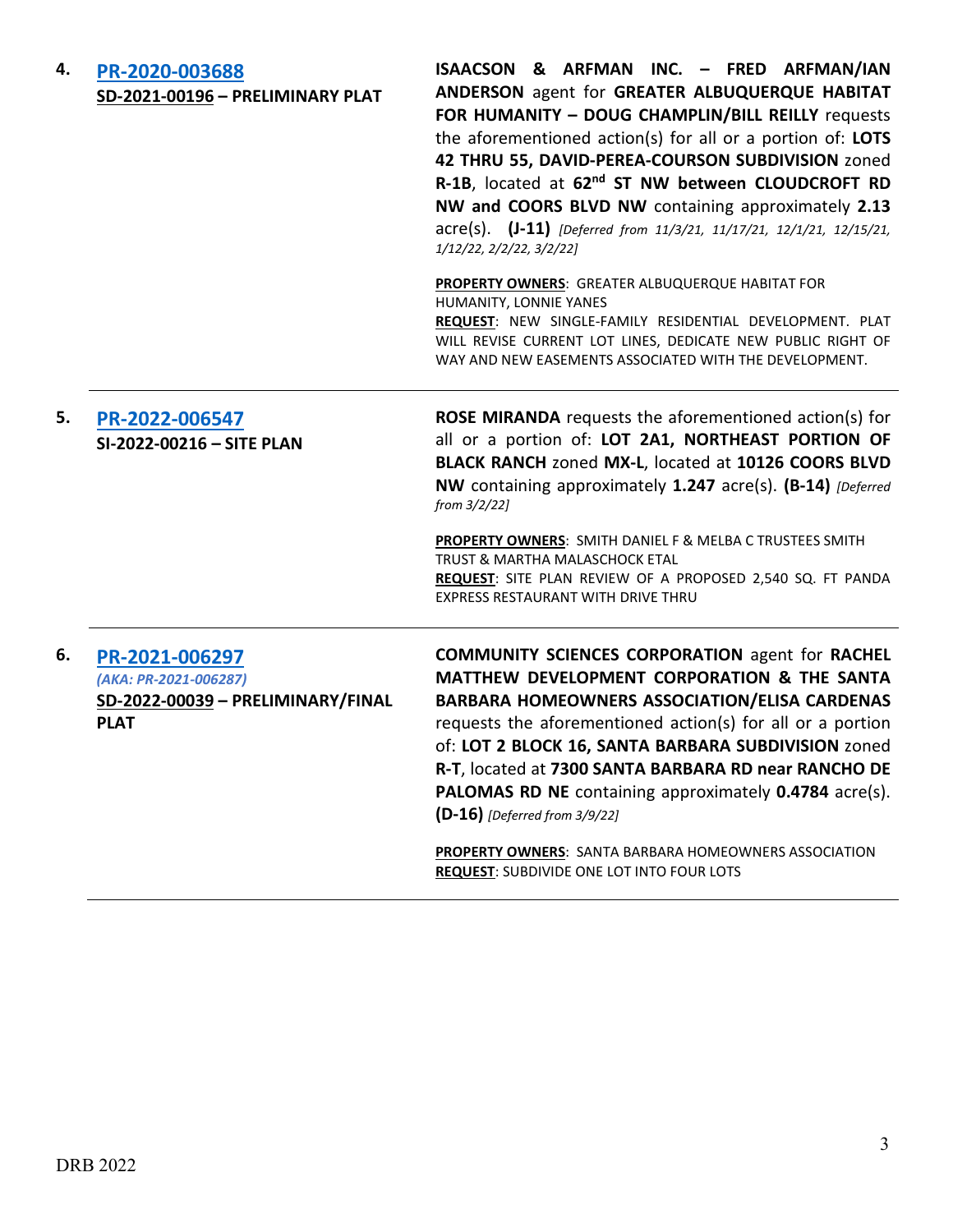| 7. | PR-2020-004138 IDO 2019<br>SD-2021-00151 - PRELIMINARY PLAT<br><b>Sketch plat 3-10-2021</b> | HUITT-ZOLLARS INC. - SCOTT EDDINGS agent for QUESTA<br>DEL ORO, LLC - TIM MCNANEY requests the<br>aforementioned action(s) for all or a portion of: TRACT 3 &<br>A-1-A-4, MESA DEL SOL INNOVATION PARK zoned PC,<br>located between SAGAN LOOP and DE KOONING LOOP<br>containing approximately 22.0366 acre(s). (R-15) {Deferred<br>from 8/11/21, 9/15/21, 9/29/21, 10/20/21, 11/3/21, 11/17/21, 12/15/21,<br>1/5/22, 1/26/22, 2/9/22, 3/2/22, 3/9/22]                                                                               |
|----|---------------------------------------------------------------------------------------------|--------------------------------------------------------------------------------------------------------------------------------------------------------------------------------------------------------------------------------------------------------------------------------------------------------------------------------------------------------------------------------------------------------------------------------------------------------------------------------------------------------------------------------------|
|    |                                                                                             | <b>PROPERTY OWNERS: QUESTA DEL ORO LLC / MDS</b><br><b>INVESTMENTS</b><br>REQUEST: SINGLE FAMILY RESIDENTIAL SUBDIVISION ON<br>TRACT A-1-A-3. TRACT A-1-A-4 SPLIT FOR EXTENSION OF<br><b>DEIKENBORN DRIVE</b>                                                                                                                                                                                                                                                                                                                        |
| 8. | PR-2021-005482<br><b>Sketch plat 5-26-2021</b><br>SD-2022-00036 - PRELIMINARY PLAT          | GALLOWAY & COMPANY, INC./A ARON MCLEAN agent for<br>I-25 & GIBSON LLC/ WES BUTERO requests the<br>aforementioned action(s) for all or a portion of: TRACTS A-<br>1A, B-1 AND C-1, LOVELACE HEIGHTS ADDITION zoned<br>NR-C, located at 2121 YALE BLVD SE between GIBSON<br>BLVD SE and MILE RD containing approximately 7.18<br>acre(s). (M-15) [Deferred from 3/30/22]<br><b>PROPERTY OWNERS: 125 &amp; GIBSON LLC</b><br>REQUEST: SUBDIVIDE 3 EXISTING TRACTS INTO 6 COMMERCIAL LOTS<br>WITH ASSOCIATED INFRASTRUCTURE IMPROVEMENTS |
| 9. | PR-2018-001346<br>SI-2022-00184 - SITE PLAN AMENDMENT                                       | SUSTAINABILITY ENGINEERING GROUP, LLC/ KEVIN ZENK<br>requests the aforementioned action(s) for all or a portion<br>of: 1-A, BLOCK 29, UNIT B, NORTH ALBUQUERQUE ACRES<br>zoned NR-BP, located on SOUTHEAST CORNER of<br>ALAMEDA BLVD and SAN PEDRO containing approximately<br>1.001 acre(s). (C-18) [Deferred from 2/16/22, 3/30/22]<br><b>PROPERTY OWNERS: GREEN JEANS WEST LLC</b><br>REQUEST: SITE PLAN APPLICATION FOR NEW 2-LANE DRIVE THRU<br>RESTAURANT                                                                      |

**7.**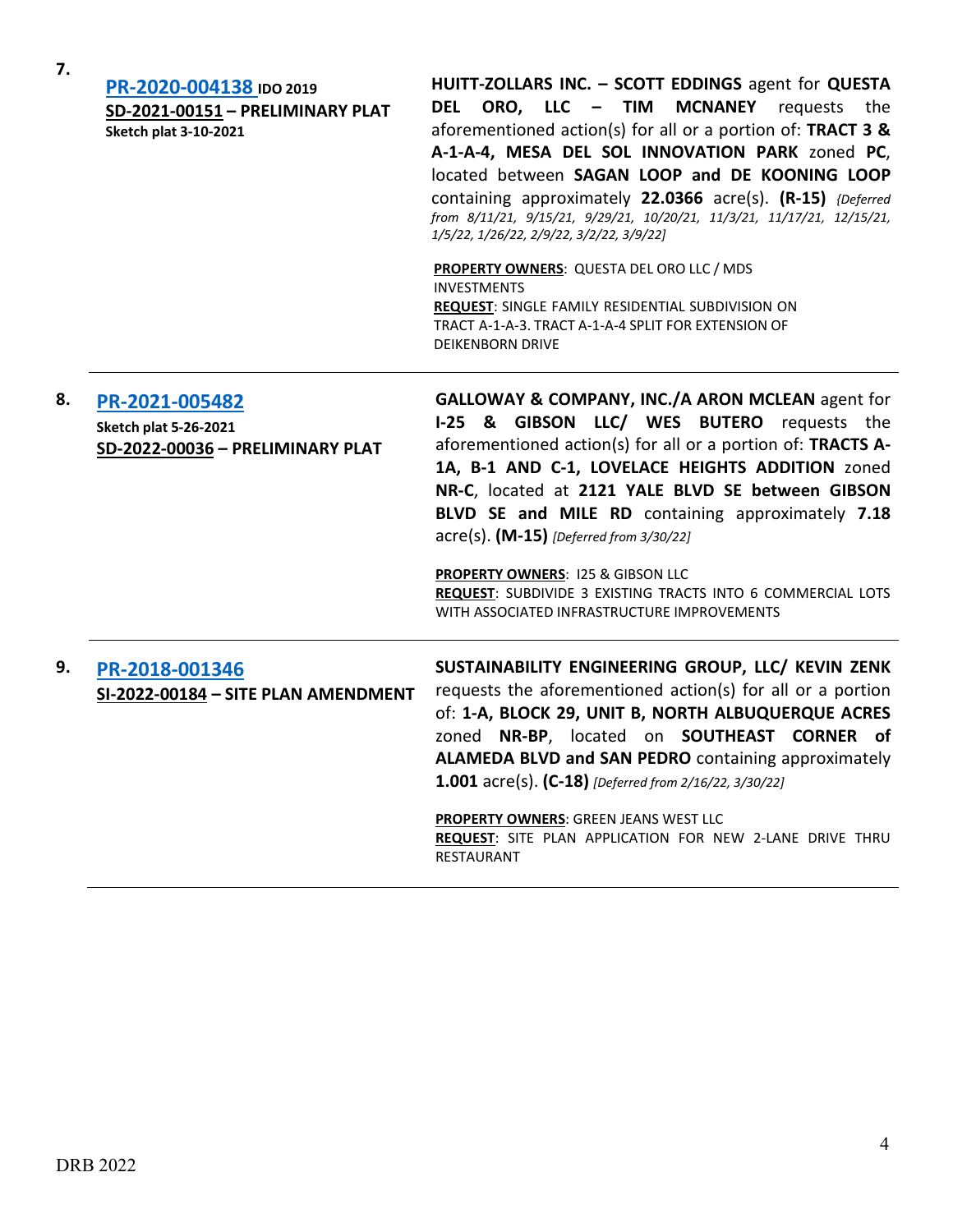| 10. | PR-2019-003021<br>SI-2022-00308 - SITE PLAN AMENDMENT<br>VA-2022-00072- SIDEWALK WAIVER<br>(NEW!) | <b>STUDIO SOUTHWEST ARCHITECTS, INC. agent for UPTOWN</b><br><b>TOWER LLC</b> requests the aforementioned action(s) for all or<br>a portion of: 5-A-1, BLOCK C, LOUISIANA SUBDIVISION<br>zoned MX-H, located at 2440 LOUISIANA BLVD NE<br>between MENAUL BLVD NE and INDIAN SCHOOL RD NE<br>containing approximately 1.2137 acre(s). (H-19) [Deferred from<br>3/2/22, 3/30/22 |
|-----|---------------------------------------------------------------------------------------------------|-------------------------------------------------------------------------------------------------------------------------------------------------------------------------------------------------------------------------------------------------------------------------------------------------------------------------------------------------------------------------------|
|     |                                                                                                   | <b>PROPERTY OWNERS: UPTOWN TOWER LLC &amp; ALLEN FAMILY INVEST</b><br><b>MENTS LLC &amp; ALLEN FAMILY INVESTMENTS 2</b><br><b>REQUEST: MAJOR AMENDMENT FOR SITE DEVELOPMENT PLAN FOR</b><br>ONE STORY 5,881 SQ FT OFFICE BUILDING, WAIVER FOR REQUIRED<br>SIDEWALK WIDTH ON LOUISIANA BLVD FROM 10 FEET TO AVG OF<br>APPROX. 9 FEET.                                          |

# *MINOR CASES*

|     | 11. PR-2019-002668<br>SD-2022-00044 - PRELIMINARY/FINAL<br><b>PLAT</b> | ALDRICH LAND SURVEYING - TIM ALDRICH agent for<br><b>SELF</b><br>STORAGE, INC.<br><b>SECURITY</b><br>the<br>requests<br>aforementioned action(s) for all or a portion of: LOT 28-A,<br><b>INTERSTATE INDUSTRIAL TRACT zoned NR-LM, located at</b><br>4000 ELLISON ST NE between<br>ELLISON NE and<br><b>WASHINGTON ST NE</b> containing approximately 4.9146<br>acre(s). (D-17) [Deferred from 3/30/22]<br><b>PROPERTY OWNERS: SECURITY SELF STORAGE INC</b><br><b>REQUEST: PROPERTY DIVISION TO CREATE SEPARATE LOT FOR AMAFCA</b><br><b>DRAINAGE CHANNEL</b> |
|-----|------------------------------------------------------------------------|----------------------------------------------------------------------------------------------------------------------------------------------------------------------------------------------------------------------------------------------------------------------------------------------------------------------------------------------------------------------------------------------------------------------------------------------------------------------------------------------------------------------------------------------------------------|
| 12. | PR-2021-005222<br>SD-2022-00055 - PRELIMINARY/ FINAL<br><b>PLAT</b>    | TIERRA WEST agent for WESTERN HILLS INVESTMENTS<br>requests the aforementioned action(s) for all or a portion<br>of: TRACT C-4-A PLAT OF TRACTS C3A, C3B, C3C AND C4A,<br>SEVEN BAR RANCH zoned NR-BP, located at 3615 HWY 528<br>between CALLE CUERVO NW and HWY 528 containing<br>approximately $1.99$ acre(s). $(A-14)$<br><b>DRODERTY ON/NEDC:</b> WESTERN LILLS INVESTMENTS LLC                                                                                                                                                                           |

**PROPERTY OWNERS**: WESTERN HILLS INVESTMENTS LLC **REQUEST**: MINOR PRELIMINARY/FINAL PLAT APPROVAL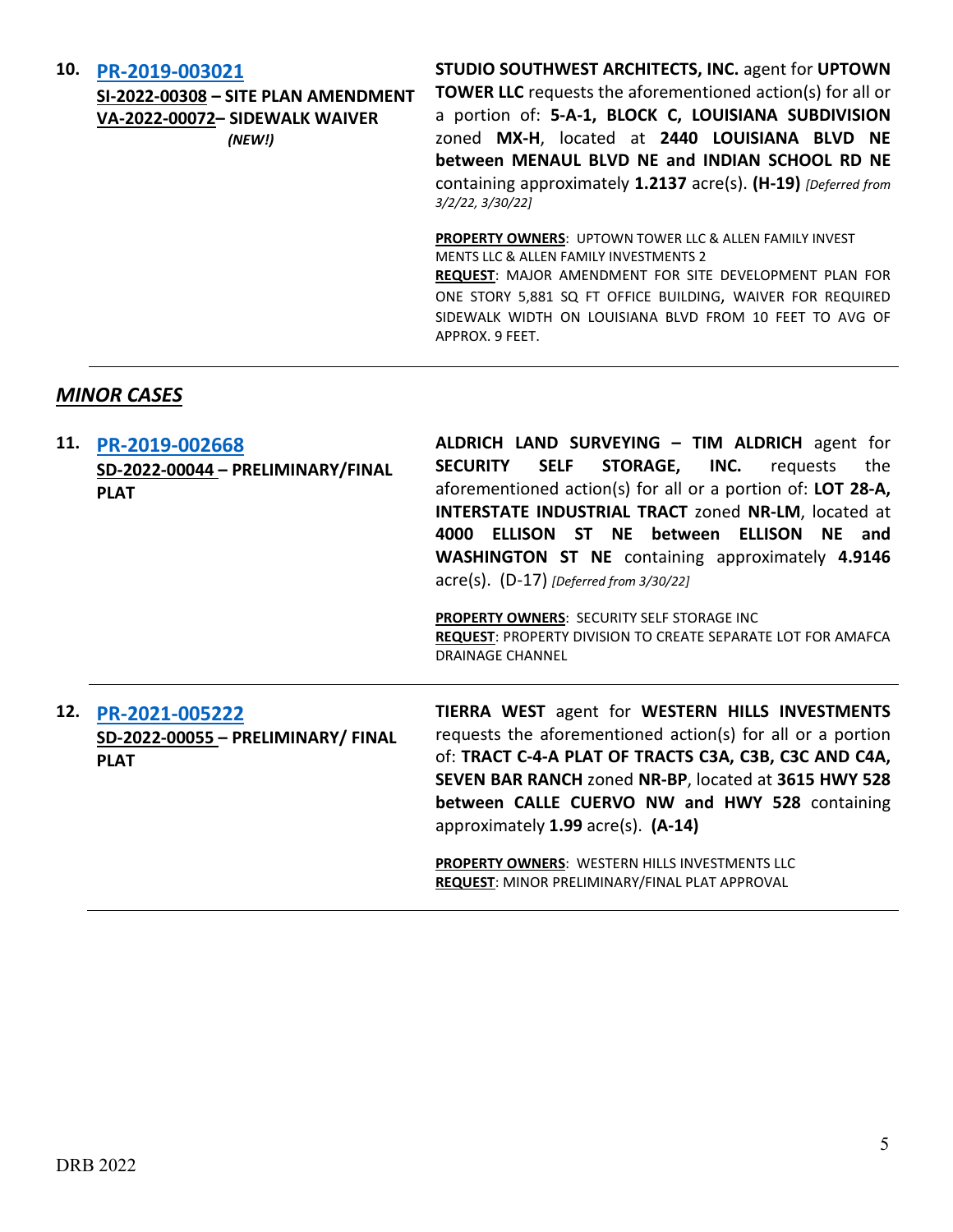| 13. | PR-2019-002261<br>SD-2022-00057 - AMENDMENT TO<br><b>INFRASTRUCTURE LIST</b> | <b>TIERRA WEST, LLC</b> agent for <b>MAVERIK INC.</b> requests the<br>aforementioned action(s) for all or a portion of: LOT A-8<br>REDIVISION BLOCK 8, LA CUESTA SUBDIVISION zoned MX-<br>M, located at 650 JUAN TABO NE between COPPER and<br>JUAN TABO BLVD containing approximately 0.7448 acre(s).<br>$(K-22)$                                                                                                                                                                          |
|-----|------------------------------------------------------------------------------|---------------------------------------------------------------------------------------------------------------------------------------------------------------------------------------------------------------------------------------------------------------------------------------------------------------------------------------------------------------------------------------------------------------------------------------------------------------------------------------------|
|     |                                                                              | <b>PROPERTY OWNERS: MAVERIK INC</b><br><b>REQUEST: AMENDMENT TO INFRASTRUCTURE LIST</b>                                                                                                                                                                                                                                                                                                                                                                                                     |
| 14. | PR-2019-003092<br>SD-2022-00009 - PRELIMINARY/FINAL<br><b>PLAT</b>           | <b>TIERRA WEST, LLC</b> agent for <b>SWCW LLC</b> requests the<br>aforementioned action(s) for all or a portion of: LOT 9-A<br><b>REPLAT OF LOTS 9 &amp; 10, BLOCK 32, RIDGECREST ADDITION</b><br>zoned MX-M, located at 1425 SAN MATEO BLVD between<br>SAN MATEO BLVD and GIBSON BLVD containing<br>approximately $0.28$ acre(s). $(L-17)$ [Deferred from 2/2/22, 2/16/22,<br>3/2/22, 3/9/22, 3/30/22]<br>PROPERTY OWNERS: SWCW LLC<br><b>REQUEST: MINOR PRELIMINARY/FINAL PLAT REVIEW</b> |
|     | <b>SKETCH PLATS</b>                                                          |                                                                                                                                                                                                                                                                                                                                                                                                                                                                                             |
| 15. | PR-2022-006794                                                               | TIERRA WEST LLC agent for PEABODY ABQ LLC/JOHN                                                                                                                                                                                                                                                                                                                                                                                                                                              |

**O'DONNELL** requests the aforementioned action(s) for all or a portion of: **TRACT B-2 PLAT OF TR B-1, B-2 B-3 FORMERLY BEING TR B ALLWOODS** zoned **MX-H**, located at **4901 SAN MATEO between SAN MATEO and LUMBER AVE NE** containing approximately **7.2554** acre(s). **(F-17)**

**PROPERTY OWNERS**: PEABODY ABQ LLC ATTN: EXTRA SPACE STORAGE **REQUEST**: SKETCH PLAT REVIEW AND COMMENT

**16. [PR-2022-006778](http://data.cabq.gov/government/planning/DRB/PR-2022-006778/DRB%20Submittals/PR-2022-006778_April_6_2022%20(Sketch)/Application/DRB%20APPLICATION%20SUBMITTAL.pdf) PS-2022-00046 – SKETCH PLAT**

**PS-2022-00048 – SKETCH PLAT**

**ISAACSON & ARFMAN, INC. / GENNY DONART** agent for **NORTH I-25 CORPORATE CENTER, LLC** requests the aforementioned action(s) for all or a portion of: **TRACT 1-A, NORTH I-25 CORPORATE CENTER** zoned **NR-LM**, **located at 9201 PAN AMERICAN FWY NE between SAN DIEGO AVE NE and MODESTO AVE NE** containing approximately 44.1401 acre(s). (B-12)

**PROPERTY OWNERS**: X **REQUEST**: SKETCH PLAT REVIEW AND COMMENT